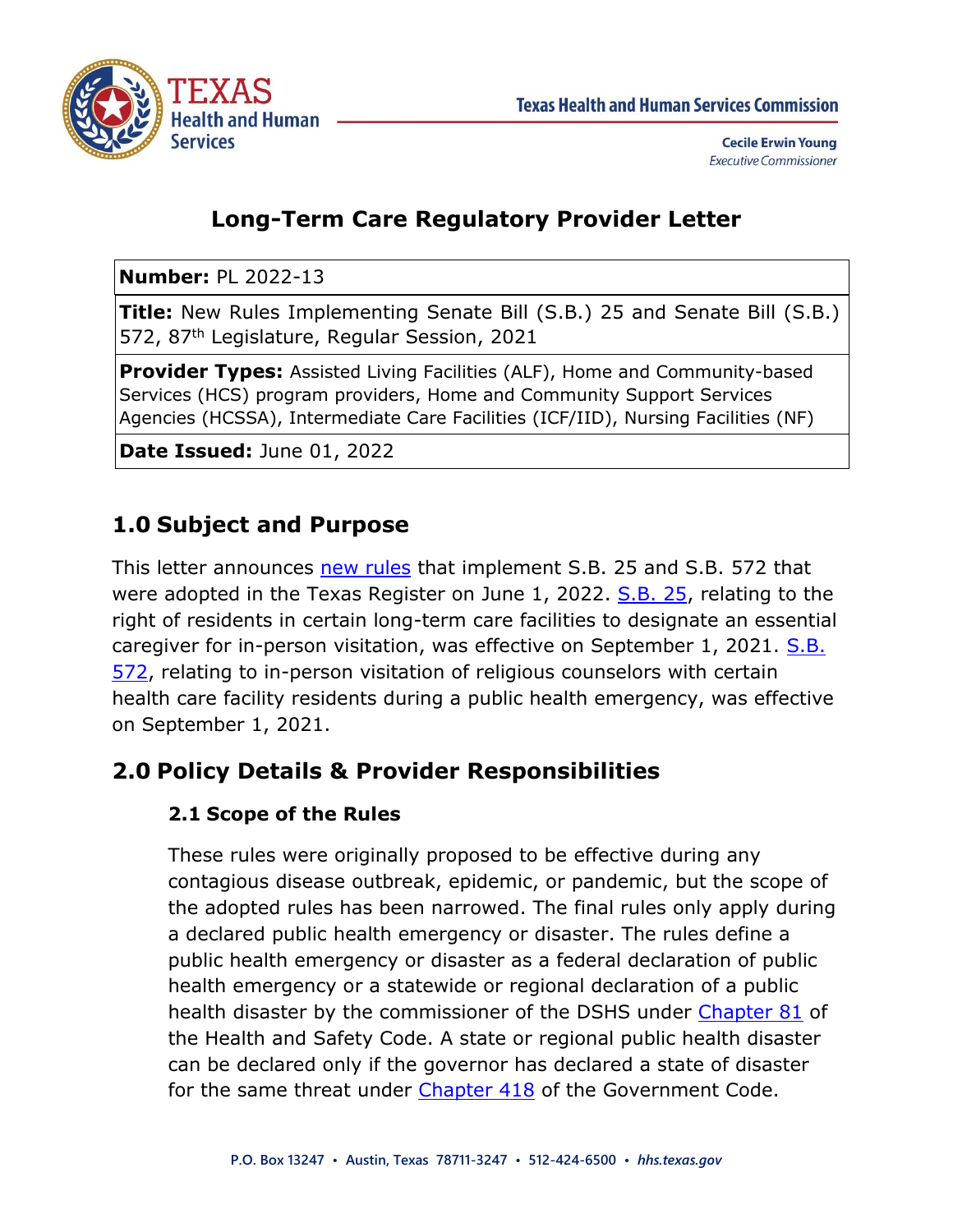### **2.2 Legislative Implementation of S.B. 25, Essential Caregiver Visits**

The new rules implement S.B. 25, which states that all residents of an ALF, NF, or ICF/IID and individuals receiving services through an HCS program provider in a residence have the right to designate an essential caregiver and have essential caregiver visits.

An essential caregiver is a family member, friend, guardian, volunteer, or other person designated for in-person visits by an individual, resident, or client or the individual's, resident's, or client's guardian or legally authorized representative (LAR). In case of conflict between an individual's, resident's, or client's selection and a guardian's selection on behalf of the individual, resident, or client, the guardian's selection prevails, in accordance with the terms of the guardianship. If an individual, resident, or client has no guardian and is unable to select an essential caregiver, the individual's, resident's, or client's LAR may select the essential caregiver. An essential caregiver visit is an inperson visit between an individual, resident, or client and a designated essential caregiver. The rules do not specify when or how the essential caregiver is designated, nor do they prescribe a form for designating an essential caregiver.

A facility or program provider may not prohibit in-person visitation with an essential caregiver for more than 14 consecutive days, or more than a total of 45 days in a calendar year. A facility or program provider may revoke an essential caregiver designation if the caregiver violates the facility or program provider's safety protocols. If the facility or program provider revokes a person's essential caregiver designation, the resident or individual has the right to immediately designate another person as an essential caregiver and has the right to appeal the revocation to HHSC. The appeal can be filed with HHSC by mail at HHSC Appeals Division, P.O. Box 149030, MC W-613, Austin, TX 78714-9030 or email at

OCC Appeals ContestedCases@hhs.texas.gov.

### **2.3 Legislative Implementation of S.B. 572, Religious Counselor Visits**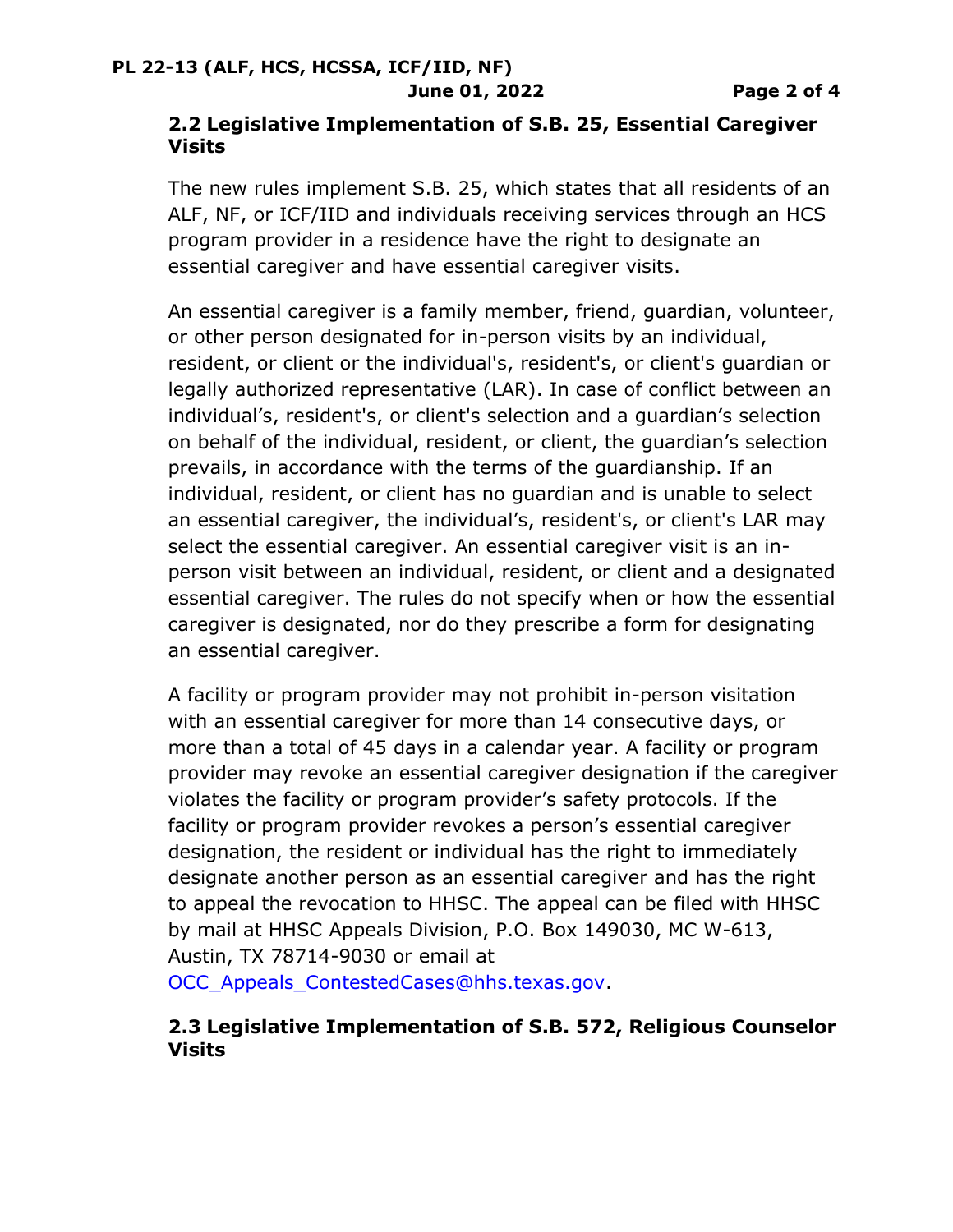#### **PL 22-13 (ALF, HCS, HCSSA, ICF/IID, NF) June 01, 2022 Page 3 of 4**

The new rules also implement S.B. 572, which intends to protect the religious liberty of each individual, resident, or client of a HCSSA, NF, or ALF by prohibiting a HCSSA, NF, or ALF from preventing a resident or client from receiving in-person visitation with a religious counselor during a public health emergency, unless there is a federal law or a federal agency that prohibits in-person visitation during that period.

Religious counselor is defined as a person acting substantially in a pastoral or religious capacity to provide spiritual counsel to other persons. A religious counselor visit is an in-person visit between a religious counselor and a resident or client that may occur at any time. A religious counselor visit is available to all residents and is not limited to an individual, resident, or client only during the end-of-life.

### **2.4 End-Of-Life Visits**

The new rules require an ALF, HCSSA, ICF/IID, NF, or HCS program provider to permit end-of-life visits and immediately communicate any changes in an individual's, resident's, or client's condition that would qualify the individual, resident, or client for an end-of-life visit to the individual's, resident's, or client's representative.

An end-of-life visit is defined as a personal visit between a visitor and an individual, resident, or client who is receiving hospice services; who is at or near the end of life, with or without receiving hospice services; or whose prognosis does not indicate recovery.

## **3.0 Background/History**

HHSC is issuing this letter to notify ALFs, HCS program providers, HCSSAs operating an inpatient hospice unit, ICF/IIDs, and NFs that new rules to implement S.B. 25 and S.B. 572 were adopted in the *Texas Register* as new 26 TAC Chapter 570.

### **4.0 Resources**

[26 T.A.C. Chapter 570](https://texreg.sos.state.tx.us/public/readtac$ext.ViewTAC?tac_view=4&ti=26&pt=1&ch=570)

[S.B. 25](https://capitol.texas.gov/tlodocs/87R/billtext/pdf/SB00025F.pdf#navpanes=0)

[S.B. 572](https://capitol.texas.gov/tlodocs/87R/billtext/pdf/SB00572F.pdf#navpanes=0)